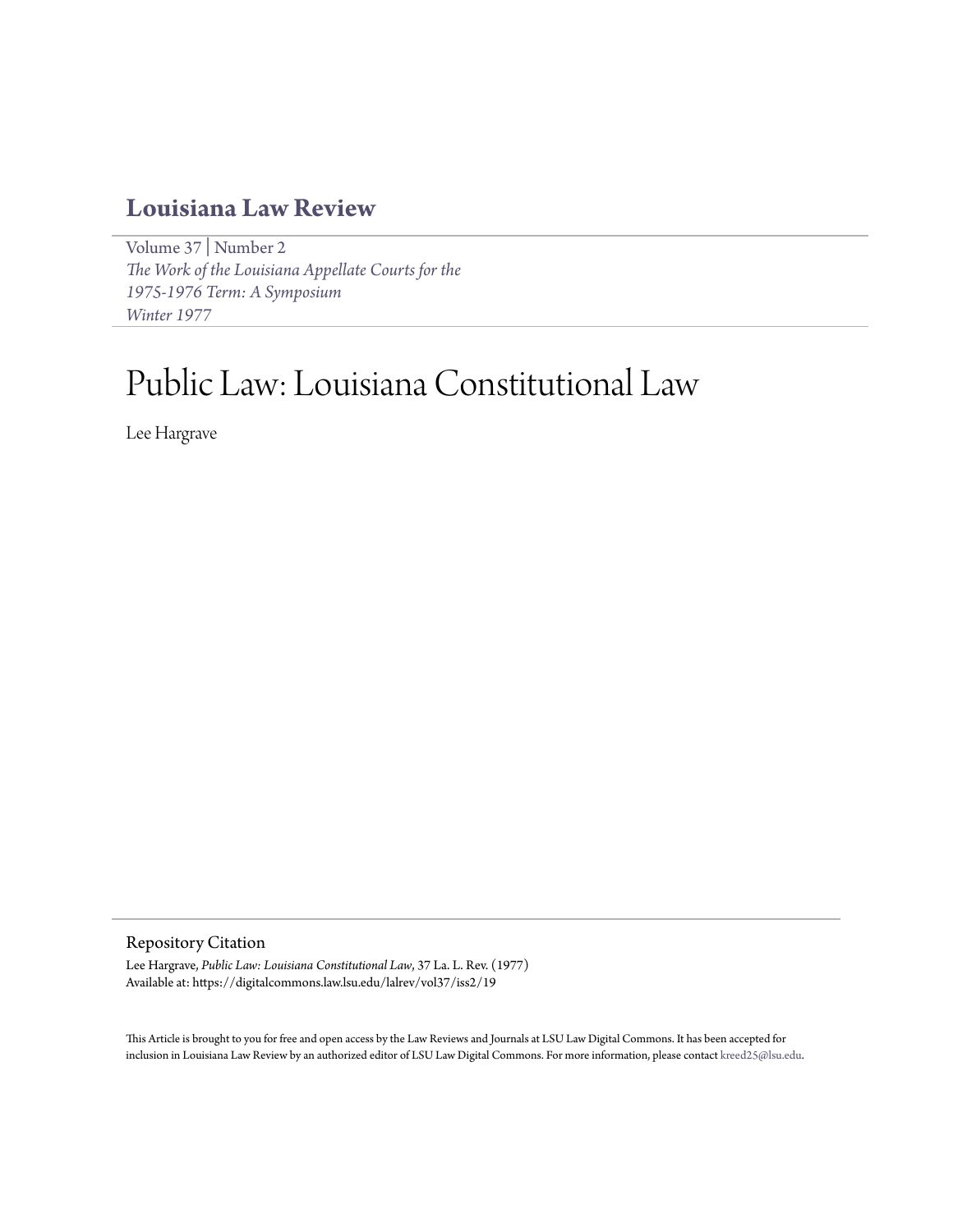# LOUISIANA CONSTITUTIONAL LAW\*

#### *Lee Hargrave\*\**

#### EXCESSIVE PUNISHMENT

The foundations are being laid, albeit slowly, for implementation of the state constitution's guarantee against excessive punishment. Article I, Section 20 replaced the former constitutional prohibition against "cruel and unusual punishment"' with a prohibition against "cruel, excessive or unusual punishment." The change was a deliberate enlargement of the guarantee, the committee comments indicating that" [t]he 1921 provision is revised to include 'excessive' as well as cruel and unusual punishments. . . .<sup>22</sup> Additionally, Section 20 uses the disjunctive *or* to indicate that three separate prohibitions are involved-prohibition of punishment that is cruel, punishment that is unusual and punishment that is simply excessive. This is a change from the prior conjunctive reference to cruel *and* unusual punishment. The new formula, in the words of one of its drafters,

allows the courts to avoid strained interpretations of what is cruel and unusual punishment, in order to reach the sometimes more important question of whether the punishment does, in fact, fit the crime. For example, it is much easier to find that imposition of the death penalty is excessive as punishment for such crimes as rape and kidnapping than that it is cruel or unusual. $3$ 

Though the supreme court has yet to invoke Article I, Section 20 to alter a sentence on the grounds of excessiveness, a number of concurring opinions in the last term indicate a growing realization that the section does require alteration of a sentence, even if within the statutory penalties for a crime, if it is too severe in light of the circumstances surrounding the offense.4 Justice Tate, concurring in *State v. Bryant,5* objected to the death

4. Review of the excessiveness of punishment is within the supreme court's jurisdiction under Article V, Section 5(C) for it is review of a "question of law"

<sup>\*</sup> This commentary omits discussion of Edwards v. Parker, 332 So. 2d 175 (La. 1976) (use of tidelands moneys), and Williams v. Williams, 331 So. 2d 438 (La. 1976) (alimony pendente lite not a denial of equal protection), as both cases are scheduled to be discussed in student notes appearing later in this volume.

<sup>\*\*</sup> Professor of Law, Louisiana State University.

I. La. Const. art. I, § 12 (1921).

<sup>2.</sup> **OFFICIAL JOURNAL** OF **THE PROCEEDINGS** OF **THE CONSTITUTIONAL CONVEN-TION** OF 1973 **OF THE STATE OF** LOUISIANA, July 6, 1973 at 4 [hereinafter cited as **JOURNAL].**

<sup>3.</sup> Jenkins, *The Declaration of Rights,* 21 Loy. L. REV. 9, 39 (1975).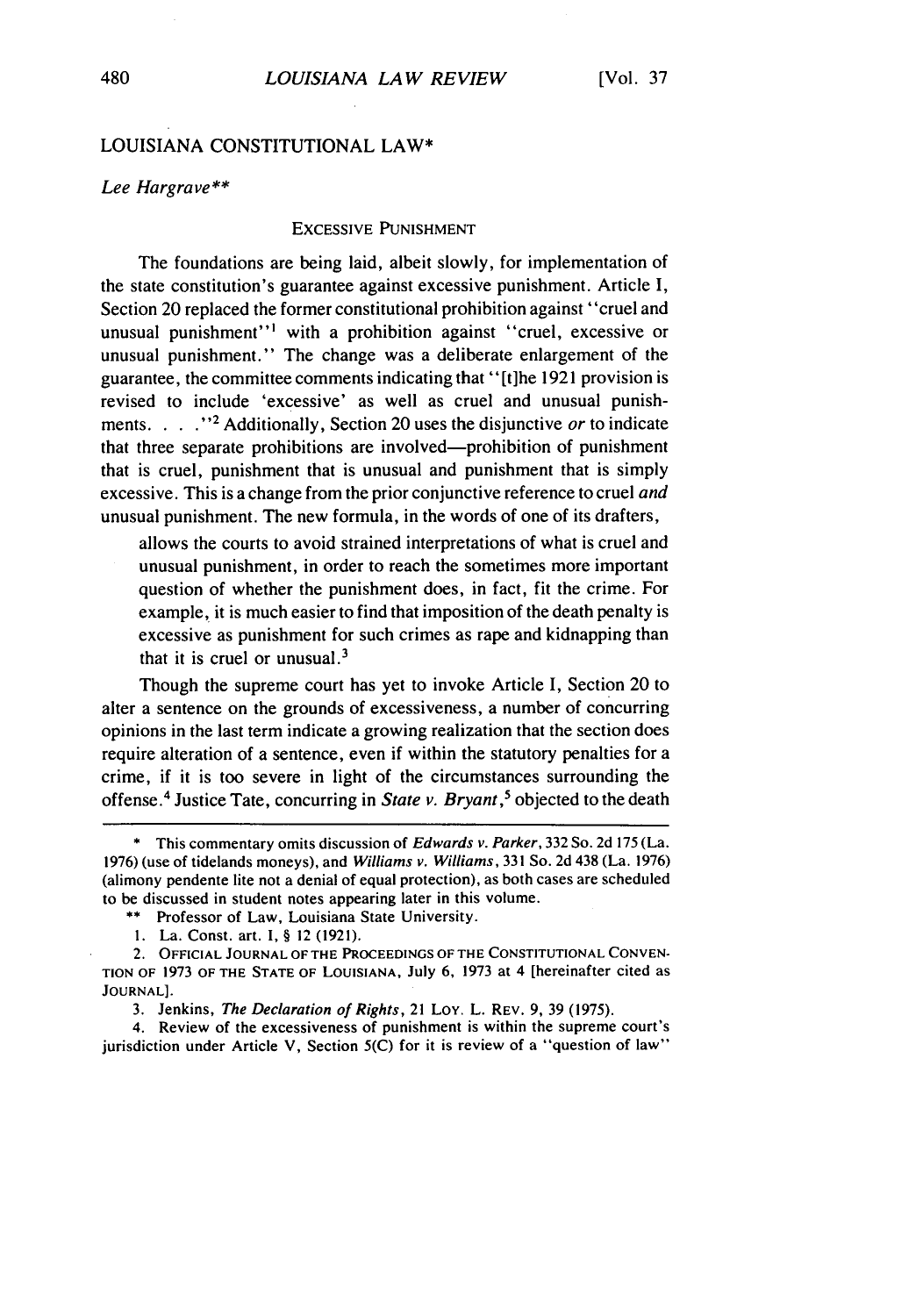penalty for aggravated rape in a case in which the defendant was a mentally disturbed Vietnam veteran; he had just had a violent quarrel with his wife; the penetration was brief and there was no emission and no brutality; the life of the victim was not endangered; no force was used; and no unusual psychological trauma was caused the victim. 6 Justice Dixon in *State v. Fisher<sup>7</sup>* and *State v. Pierce<sup>8</sup>* indicated that in a proper case with a proper record the court "must review excessiveness." 9 Justice Calogero in *State v. McClinton,<sup>10</sup> State v. Whitehurst*<sup>11</sup> and *State v. Victorian*<sup>12</sup> noted that "[t]he addition of the word 'excessive' possibly adds a new dimension to the constitutional prohibition."<sup>13</sup> However, Justice Marcus expressed the view that the addition of the term "excessive" in Section 20 does not change the constitutional guarantee.<sup>14</sup>

Any doubts that review of sentences is a proper role, indeed a required role, for the supreme court are removed by the 1976 capital punishment statutes which require the supreme court to "review every sentence of death to determine if it is excessive. The court by rules shall establish such procedures as are necessary to satisfy constitutional criteria for review."15

Review of sentences for excessiveness and consistency in capital cases may also be required by federal constitutional standards. A number of the opinions in the recent capital punishment cases indicate that state statutes providing for capital punishment were held constitutional in part because appellate review of sentences was required as a means of ensuring that capital punishment was applied in a uniform fashion instead of in a haphazard and inconsistent manner. **16**

rather than a "question of fact." Article I, Section 20 itself makes excessiveness of a sentence a question of constitutional law requiring review of the circumstances of the offense and the character of the defendant to determine if the sentence is excessive. This is not a review as to whether a certain fact occurred or not, but review as to appropriateness of sentence based on unquestioned facts.

5. 325 So. 2d 255 (La. 1976) (Tate, **J.,** concurring).

- *6. Id.* at 266.
- 7. 321 So. 2d 519 (La. 1975).
- 8. 321 So. 2d 523 (La. 1975).
- 9. 321 So. 2d 519, 520 (La. 1975) (Dixon, J., concurring).
- 10. 329 So. 2d 676 (La. 1975).
- **11.** 319 So. 2d 907 (La. 1975) (Calogero, J., concurring).
- 12. 332 So. 2d 220 (La. 1976).
- 13. State v. McClinton, 329 So. 2d 676, 677 (La. 1976).
- 14. *Id.* at 678 (Marcus, J., concurring).

15. La. Acts 1976, No. 694, *adding* LA. CODE CRIM. P. art. 905.9. *See The Work of* the Louisiana Legislature *forthe 1976RegularSession-Criminal* TrialProcedure, 37 LA. L. REV. 195, 197 (1976).

16. Proffitt v. Florida, **96** S. Ct. 2960, 2966 (1976), *quoting* State v. Dixon, 283 So. 2d **1,** 10 (Fla. 1973); Jurek v. Texas, 96 S. Ct. 2950, 2959 (1976); Gregg v. Georgia, 96 **S.** Ct. 2909, 2923, 2937 (1976).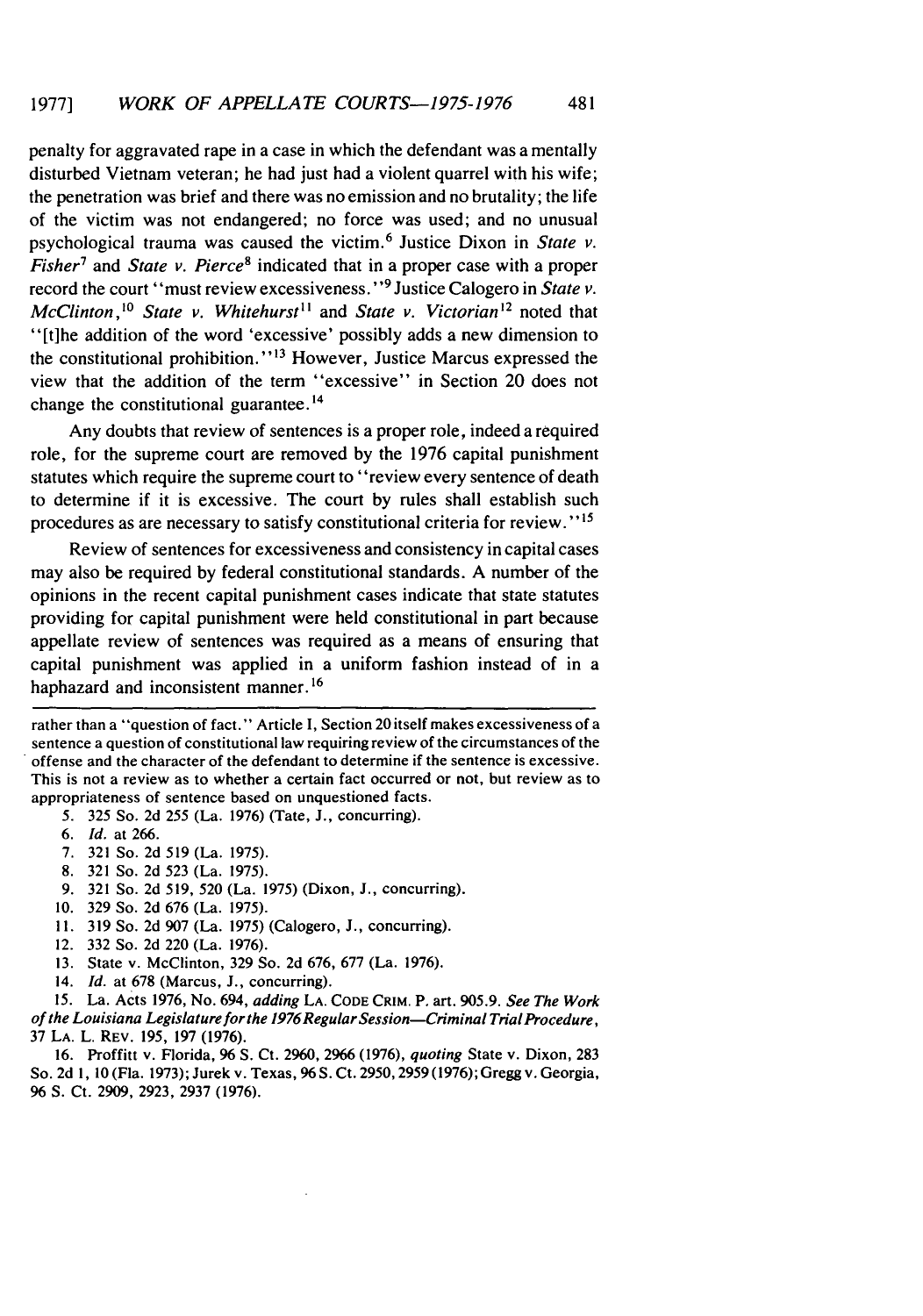The review of death sentences apparently required by the United States Supreme Court and clearly required by state law is basically the same type of review that is required by Section 20 for all sentences. Standards for determining excessiveness can be formulated from the considerations in *Bryant* mentioned earlier, the new state legislation,<sup>17</sup> the Model Penal Code,  $18$  and the draft proposal for a federal criminal code.<sup>19</sup>

#### FREE SPEECH

*Economy Carpets Manufacturers & Distributors v. Better Business Bureau20* is an important and unanimous reaffirmation by the supreme court of the free speech guarantee of the state and federal constitutions. Plaintiff who had been the subject of reports published by the BBB critical of his advertising and his business methods, sued the bureau for treble damages alleging a conspiracy in restraint of trade and requested a jury trial. Before and after filing suit, plaintiff stationed portable signs critical of the bureau and of the judge at his place of business in suburban Baton Rouge and in the downtown area across the street from the bureau's office.<sup>21</sup> The district court ordered plaintiff "to cease and desist from using signs or any public advertisements to call attention to this litigation and prohibiting defendant from calling attention to this litigation by means of any public advertisements or private publications."<sup>22</sup> Relying on federal and state constitutional grounds, the supreme court held the protective order was improperly issued and ordered it annulled.

While *Cox v. Louisiana23* and *Adderley v. Florida24* permit controls

In a petition for a rehearing, the state took the position that *Roberts* v. Louisiana, 96 **S.** Ct. 3001 (1976), holding the state's capital punishment regime unconstitutional, should be reconsidered in light of the 1974 constitution providing for appellate review of sentences in Article I, Section 20.

17. LA. CODE CRIM. P. arts. 905.4-.5 (added by La. Acts 1976, No. 694).

**18.** MODEL PENAL CODE §§ **7.01-05; 210.6** (Proposed Official Draft 1962).

19. Proposed Federal Criminal Code, Final Report of the National Commission on Reform of Federal Criminal Laws, Title 18, Sec. 3604; Title 28, Section 1291. 20. 330 So. 2d 301 (La. 1976).

21. The signs displayed the following pithy messages:

"CHARLIE TAPP OF CONSUMER PROTECTION IS A LIAR WHO SUCKS UP WITH THE B.B.B."; "THE BETTER BUSINESS BUREAU SHAFTS YOU & THE SMALL BUSINESSMAN TOO!"; "BILLY GUSTE DOESN'T HAVE THE BALLS TO INVESTIGATE HIS DARLINGS, CHARLIE TAPP & THE B.B.B.;" "THE BBB IS THE WORST BUNKO OPERATIONS OF THEM ALL;" "A VOTE FOR JUDGE SHORTESS IS A VOTE AGAINST FREEDOM OF SPEECH."

22. 330 So. 2d 301, 303 (La. 1976).

23. 379 U.S. 559 (1965).

24. 385 U.S. 39 (1966).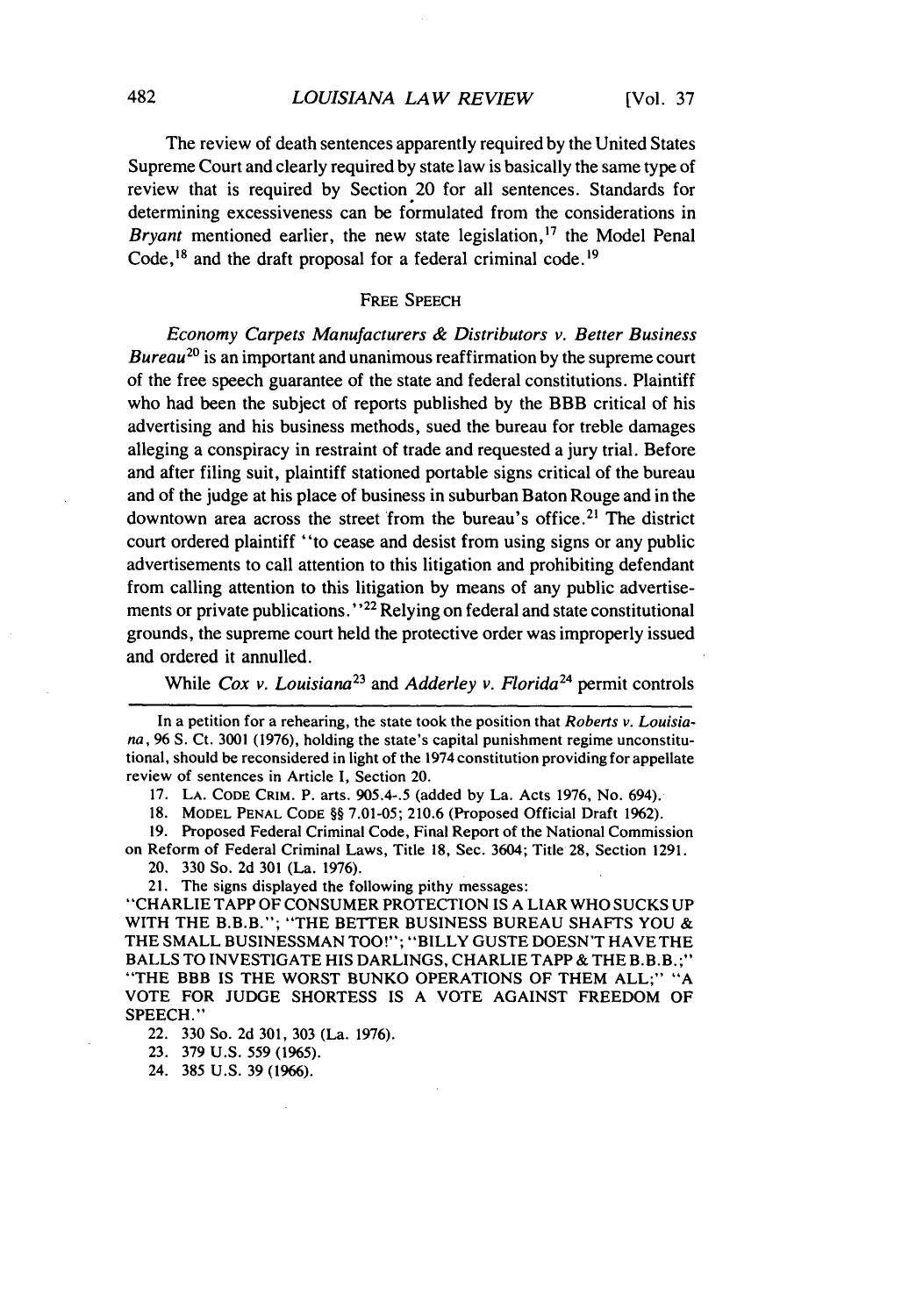on demonstrations near a courthouse because of the threat to court operations, the instant case involved signs rather than demonstrations and the signs were not in the proximity of the courthouse. Though one might categorize the signs as "commercial speech," the supreme court has clearly abandoned the doctrine that commercial speech is entitled to less protection than non-commercial expression of ideas. <sup>25</sup>

Thus, the central issue was application of *Wood v. Georgia*<sup>26</sup> and its standard that prior restraint on expression is permitted only if the danger the expression poses to court proceedings is "an imminent, not merely a likely threat to the administration of justice. The danger must not be remote or even probable; it must immediately imperil."<sup>27</sup> Focusing on what is essentially a factual evaluation of the hazard posed by the speech involved, the court determined that the circumstances were not sufficient to justify the prior restraint. That result is impelled by the federal standards in the area.

While statements in a number of decisions indicate that prior restraint might be justified in grave situations, such grave situations seem impossible to find. The refusal of the court to apply prior restraint in the Pentagon Papers case<sup>28</sup> involving a possible threat to national security is one recent indication that the burden of justification may be insurmountable. Subsequent to the instant case, the United States Supreme Court, in *Nebraska Press Ass'n. v. Stuart*,<sup>29</sup> held unconstitutional a pre-trial protective order restraining the press from reporting, with respect to an upcoming criminal trial, matters relating to the existence of a confession made by the accused or other facts "strongly implicative" of the accused. The lower court's justification for the order in *Stuart,* as in the instant case, was primarily to prevent publicity that might prevent the court from impaneling an impartial jury. But the Supreme Court pointed out that pretrial publicity does not inevitably lead to an unfair trial;<sup>30</sup> the impact of such publicity is necessarily speculative;<sup>31</sup> alternative measures short of prior restraint were available;<sup>32</sup> and the order was too vague and broad.<sup>33</sup> In fact, four members of the court

- 29. **96** S. Ct. 2791 (1976).
- 30. *Id.* at 2800.
- 31. *Id.* at 2804.
- 32. *Id.* at 2805.
- 33. Id. at 2807.

<sup>25.</sup> 370 U.S. 375, 385 (1962), *quoting* Craig v. Harney, 331 U.S. 367, 376 (1947).

<sup>26.</sup> *Id.* at 375.

<sup>27.</sup> Virginia State Bd. of Pharmacy v. Virginia Citizens Consumer Council, **96** S. Ct. 1817 (1976) (drug price advertisements); Bigelow v. Virginia, 421 U.S. 809 (1975) (abortion advertising).

<sup>28.</sup> New York Times Co. v. United States, 403 U.S. 713 (1971).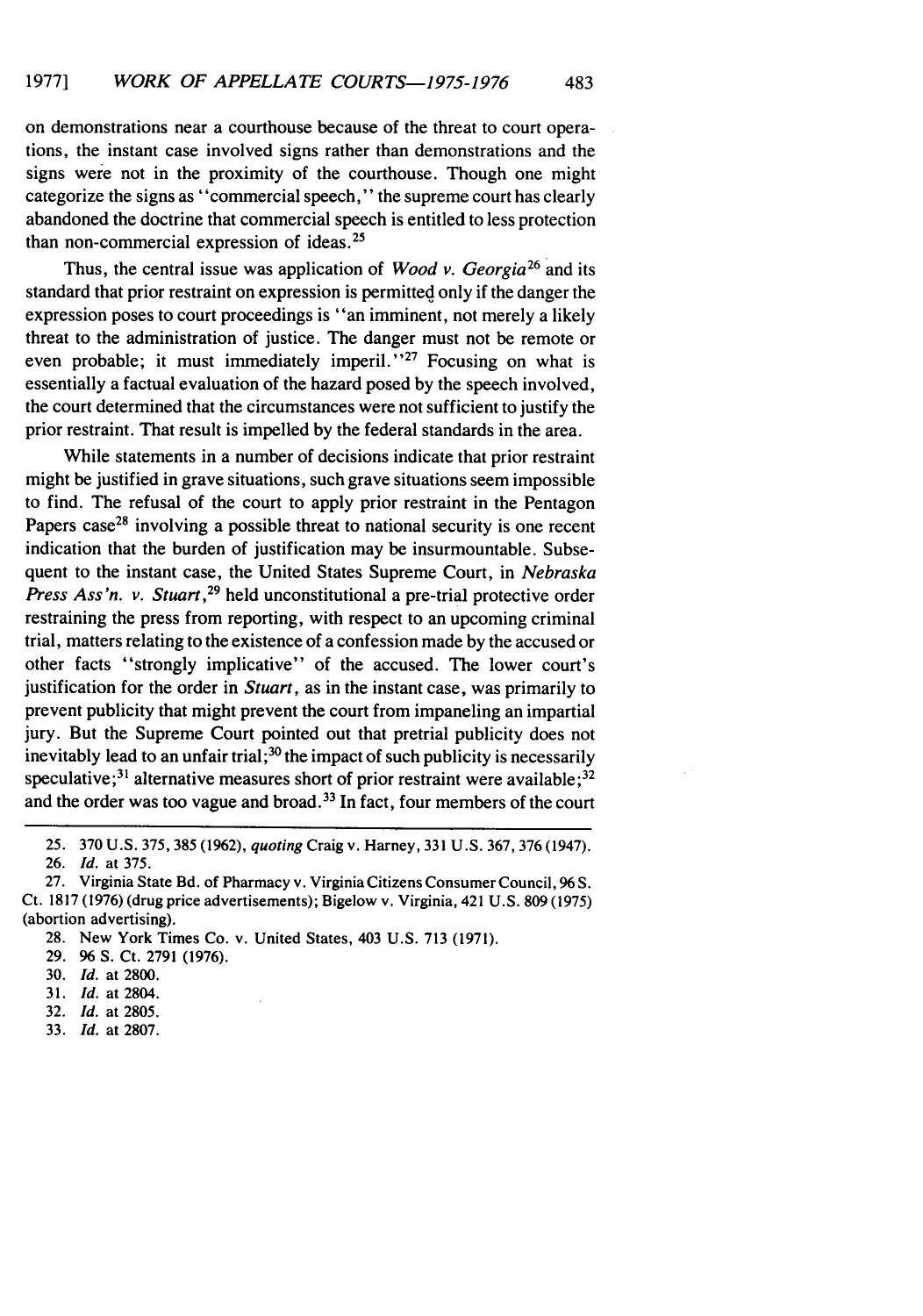in concurring opinions indicated that such orders may never be justifiable.<sup>34</sup>

The same considerations would apply to *Economy Carpets;* indeed the facts in that case are not as extreme as in *Stuart.* In a civil action, the sixth amendment impartial jury considerations are not as strong as in a criminal case. *Stuart* involved a brutal murder of six people in a rural town of 850 persons where the public interest was much greater than it would be in a civil action in a large city like Baton Rouge. Though the instant case involved expression by a litigant rather than by newspapers, the first amendment protection is the same for individuals as for the press;<sup>35</sup> *Wood v. Georgia* itself involved expression by a sheriff interested in a grand jury investigation rather than actions by disinterested third persons or reporters.<sup>36</sup>

Further, the instant case was concerned with prior restraint on expression, where the prohibitions of the first amendment are strongest. Some post-publication remedies might be proper under a strong factual showing that a party plaintiff engaged in conduct directed toward prejudicing the result of a trial or disrupting the legal process.<sup>37</sup> If, for example, the extreme actions of a litigant make it impossible to impanel an impartial jury, a judge trial might be ordered, the suit delayed, or a plaintiff's suit dismissed.<sup>38</sup>

#### DUE PROCESS **AND** EQUAL PROTECTION: **STATE** ACTION

In *Flint v. St. Augustine High School*,<sup>39</sup> two students contested their expulsion from a private high school for violating the school's smoking regulations. The district court enjoined the expulsions and ordered the students reinstated, on due process and equal protection grounds.<sup>40</sup> The

<sup>34.</sup> *Id.* at 2808, 2809.

*<sup>35.</sup> See* Branzburg v. Hayes, 408 U.S. 665, 684 (1972): "It has generally been held that the First Amendment does not guarantee the press a constitutional right to special access to information not available to the public generally."

<sup>36.</sup> In *Wood,* a judge of the superior court charged the grand jury to investigate "an inane and inexplicable pattern of Negro bloc voting." The charge was given during a local political campaign. The sheriff responded with a statement critical of the judge's actions saying among other things, "[i]f anyone in the community [should] be free of racial prejudice, it should be our Judges. It is shocking to find a Judge charging a Grand Jury in the style and language of a race baiting candidate for political office." The sheriff also delivered to the court bailiff who delivered to members of the grand jury an open letter to the grand jury.

<sup>37.</sup> Cox v. Louisiana, 379 U.S. 559, 584 **(1965)** (Black, J., concurring & dissenting): "But the history of the past 25 years if it shows nothing else shows that his group's constitutional and statutory rights have to be protected by the courts, which must be kept free from intimidation and coercive pressures of any kind."

<sup>38.</sup> *See In* re Anderson, 306 F. Supp. 712 (D.D.C. 1969).

<sup>39. 323</sup> So. 2d 229 (La. App. 4th Cir. 1975), cert. denied, 325 So. 2d 271 (La. 1976).

<sup>40.</sup> Id. at 234: "it can hardly be said that the expulsion penalty for repeated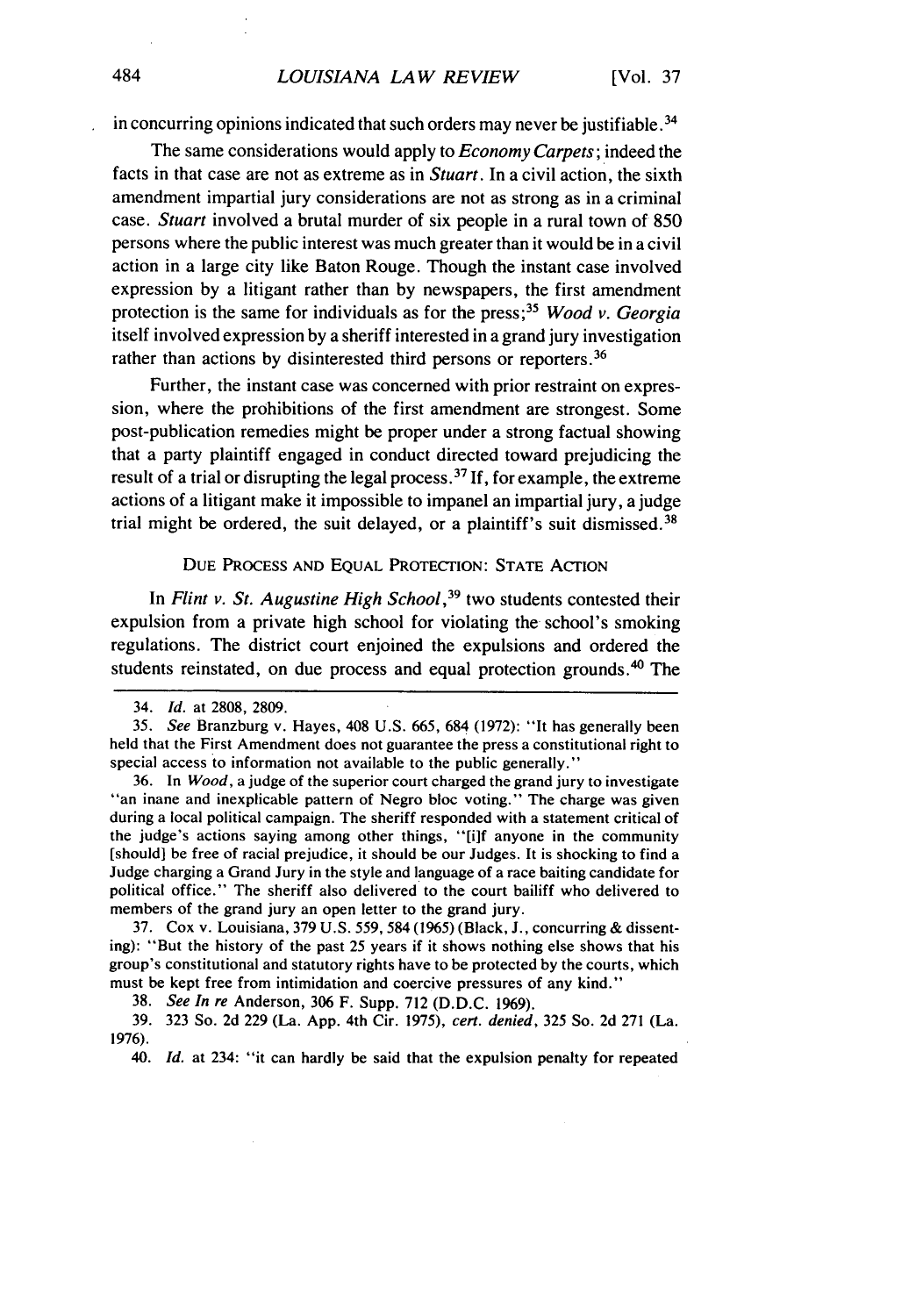court of appeal reversed and allowed the expulsions to stand, resting its decision on the view that the procedures accompanying the expulsions did not offend due process.<sup>41</sup> The majority opinion is questionable in accepting the view that the due process guarantee applies to expulsion of students by private schools. The concurring opinion correctly points out that due process limitations apply only to state action and not to private action.

Clearly, the federal due process and equal protection guarantees protect only against government action and the expansion of the state action concept has not been extended to include private schools.<sup>42</sup> The prospect of expanding the concepts to private schools is unlikely, for the doctrine that private persons pursuing "public functions" constitutes state action has been checked, $4<sup>3</sup>$  as has the view that state licensing and regulation of a private activity makes that activity state action. <sup>44</sup>

The state due process guarantee is also a constraint on state action that does not apply to private conduct. Article I, Section 2 in providing, "No person shall be deprived of life, liberty, or property, except by due process of law," continues language from the 1921 Constitution which was understood to apply only to state action.<sup>45</sup> The committee debates on the section indicate the Bill of Rights Committee worked from the background of federal principles which apply the guarantee only to state action. 46 The reference to "due process of *law"* and the reference to "equal protection of the *laws"* emphasize the relationship to *laws,* which only government can

smoking violations has been uniformly applied after due notice to the students of the intention on the part of the school to begin enforcing it."

"A written rule which, to the knowledge of students and faculty, has never been enforced over a period of many years is not a rule at all."

41. *Id.* at 235: "there were here present such necessary minimum safeguards as were required to take the actions of dismissal out of the ambit of being arbitrary or capricious or without probable cause."

42. See Note, 60 VA. L. REV. 840 (1974). *Goss v. Lopez,* 419 U.S. 565 (1975), dealt with suspension from a public school and did not reach the question of private action. Private school racial discrimination is prohibited by the thirteenth amendment, which by its terms reaches private conduct.

43. Hudgens v. NLRB, 96 **S.** Ct. 1029 (1976), *overruling* Amalgamated Food Employees Union Local 590 v. Logan Valley Plaza, Inc., 391 U.S. 308 (1968), and *limiting* Marsh v. Alabama, 326 U.S. 501 (1946); Jackson v. Metropolitan Edison Co., 419 U.S. 345 (1974) (privately owned utility).

44. Moose Lodge v. Irvis, 407 U.S. 163 (1972).

45. *See* Vangraff, Inc. v. McClearley, 314 So. 2d 483, 485 (La. App. 1st Cir.), *cert. denied,* 320 So. 2d 549 (La. 1975): "Of course the above restrictions refer to state action as opposed to private or personal action."

46. Hargrave, *The Declaration of Rights of the Louisiana Constitution of 1974,* 35 **LA.** L. **REV. 1,** 4 (1975). **STATE** OF LOUISIANA **CONSTITUTIONAL CONVENTION** OF 1973 VERBATIM TRANSCRIPTS Aug. 29, 1973 at 60 [hereinafter cited as PROCEEDINGS].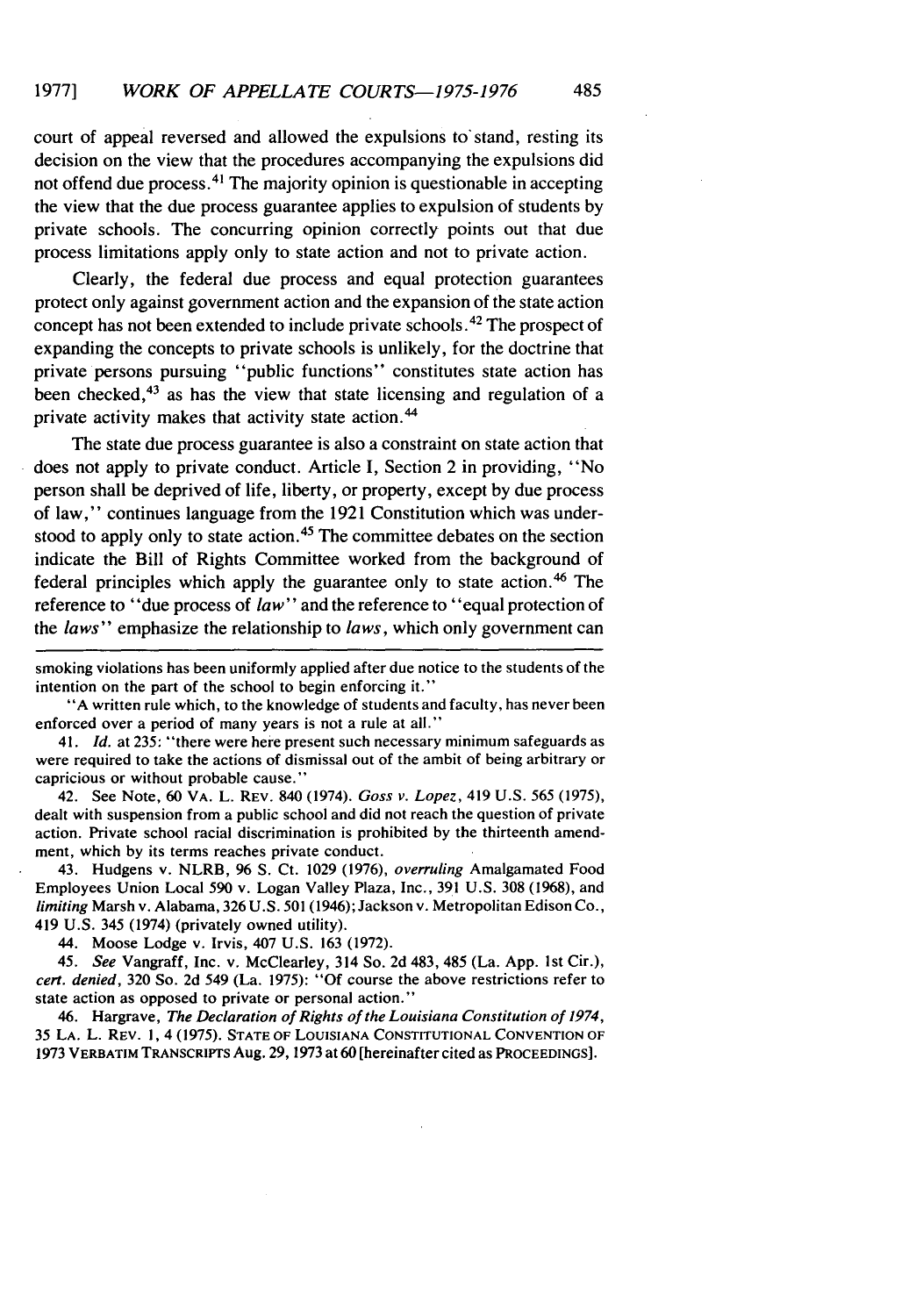adopt. When private action was to be reached, as in Article I, Section 12, reference to the "laws" formula was clearly avoided. If action is to be taken to regulate student dismissals by private schools, it must come from legislation, for the constitution does not reach such activity.

## DONATION OF STATE PROPERTY

Morial *v. Orleans Parish* School *Board47* sustained the payment of wages to a teacher for days she did not work because of illness<sup>48</sup> against an attack that such payment "of any salary without corresponding work is actually a gift from a state subdivision to a private person<sup>149</sup> in violation of the 1921 Constitutional provision that the "funds, credit, property or things of value **of. .** .any political corporation. **. .** shall not be loaned, pledged or granted to or for any person.  $\cdot$ .  $\cdot$ <sup>50</sup> Givens Jewelers of Bossier, Inc. v. *Rich*<sup>51</sup> sustained the action of a school board in allowing jewelry salesmen to sell class rings to students at the parish schools against a similar attack, the plaintiffs there arguing that use of school premises by salesmen was a loan or grant of governmental funds.

Both decisions are a common sense application of a provision that if strictly construed would prevent much of what a modern state is expected to do for its citizens. The 1974 Constitution continues language similar to that of the 1921 Constitution, but adds a further provision liberalizing the rule:

"For a public purpose, the state and its political subdivisions or political corporations may engage in cooperative endeavors with each other, with the United States or its agencies, or with any public or private association, corporation, or individual."<sup>52</sup>

Under the new provision, the question hinges on whether a grant or payment is for a "public purpose," a question "left to interpretation by the judiciary so that there is sufficient flexibility for a lasting and workable document." $53$ The traditional construction of public purpose has of course been quite broad.

53. **JOURNAL,** July 6, 1973 at 47 (comments to the committee proposal). Though some changes were made in the committee proposal, the convention continued the language of the proposal which became subsection c. **PROCEEDINGS,** Dec. 17, 1973 at 79-82.

<sup>47. 332</sup> So. 2d 503 (La. App. 4th Cir. 1976).

<sup>48.</sup> The payment was provided for under LA. R.S. 17:1201-02 (1950).

<sup>49. 332</sup> So. 2d at 505.

<sup>50.</sup> La. Const. art. IV, § 12 (1921).

*<sup>51.</sup>* 313 So. 2d 913 (La. App. 2d Cir. 1975).

<sup>52.</sup> LA. CONST. art. VII, § 14(c).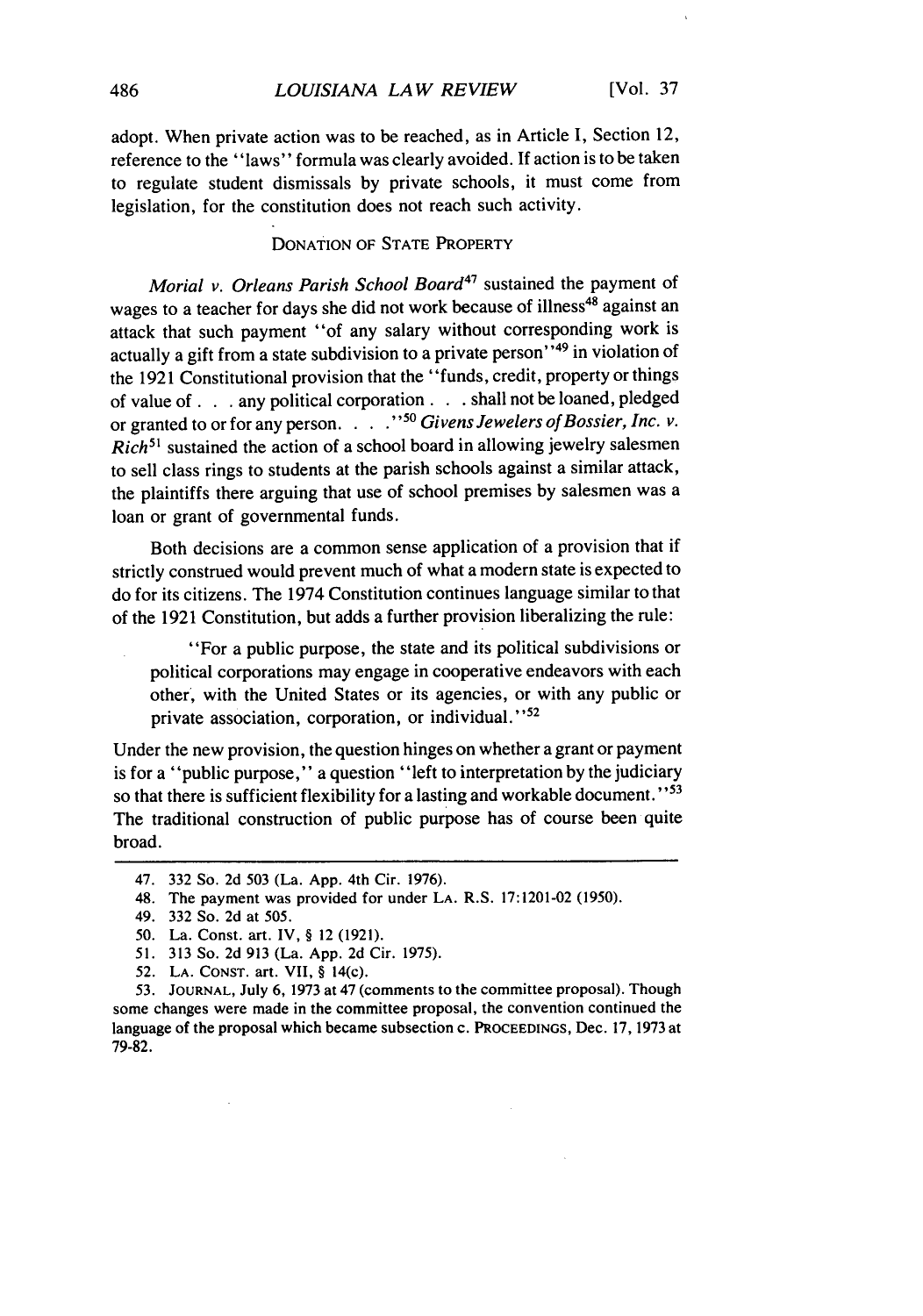## PROHIBITIONS ON LOCAL GOVERNMENT

The supreme court determined in *State v. Suire*<sup>54</sup> that a municipality could define by ordinance the offense of aggravated battery and punish a violator for such conduct even though state criminal law contains an almost identical offense.<sup>55</sup> The court then held that a person convicted under such an ordinance could not be tried under the state aggravated battery statute for the same conduct in light of established double jeopardy principles.<sup>56</sup> The effect in the instant case was that a defendant sentenced to pay a \$50 fine and to a suspended 30-day jail term under the local conviction could not be tried for the state felony punishable by 10 years imprisonment at hard labor.

Though *Suire* is a routine application of the 1921 Constitution, it raises an important question as to the construction of Article VI, Section  $9(A)(1)$ of the 1974 Constitution which introduces the new limitation that a local governmental subdivision cannot *"define and provide for punishment of a felony.* . . **."** Concurring in *Suire,* Justice Tate pointed out that the new limitation is subject to two constructions: (1) "to limit the power of municipalities to impose punishment at hard labor"<sup>57</sup> or  $(2)$  "to exempt from local regulation any conduct which the state legislation punishes as a felony. **"**

If one takes the first approach and concludes that Section 9 simply prohibits penalties at hard labor, thus allowing municipalities to prohibit any conduct, the result is the possibility, as in *Suire,* of local prosecutions effectively barring subsequent state prosecutions for the same conduct. This can frustrate the state's policy of providing serious penalties for what the legislature has determined are the more serious crimes. The second approach would prohibit local governmental subdivisions from any punishment of conduct that state law defines as a felony.

The constitutional convention debate on Section 9 divulges little more than that the provision is "standard in this type of approach.  $\ldots$ ,"<sup>59</sup> but the committee comments to the proposal indicate the sources of the limitation

<sup>54. 319</sup> So. 2d 347 (La. 1975).

<sup>55.</sup> *See* LA. R.S. 14:34 (1950): "Aggravated battery is a battery committed with a dangerous weapon."

<sup>56.</sup> Waller v. Florida, 397 U.S. 387 (1970). *Cf.* State v. Didier, 262 La. 364, 263 So. 2d 322 (1972); Note, 33 LA. L. REV. 474 (1973).

<sup>57. 319</sup> So. 2d at 351.

**<sup>58.</sup>** *Id.*

<sup>59.</sup> Delegate Lanier speaking for the Committee on Local and Parochial Government said simply, "The prohibition against the defining and providing for the punishment of a felony is a standard in this type of approach.  $\ldots$  ? PROCEEDINGS, Sept. 26, 1973 at 51.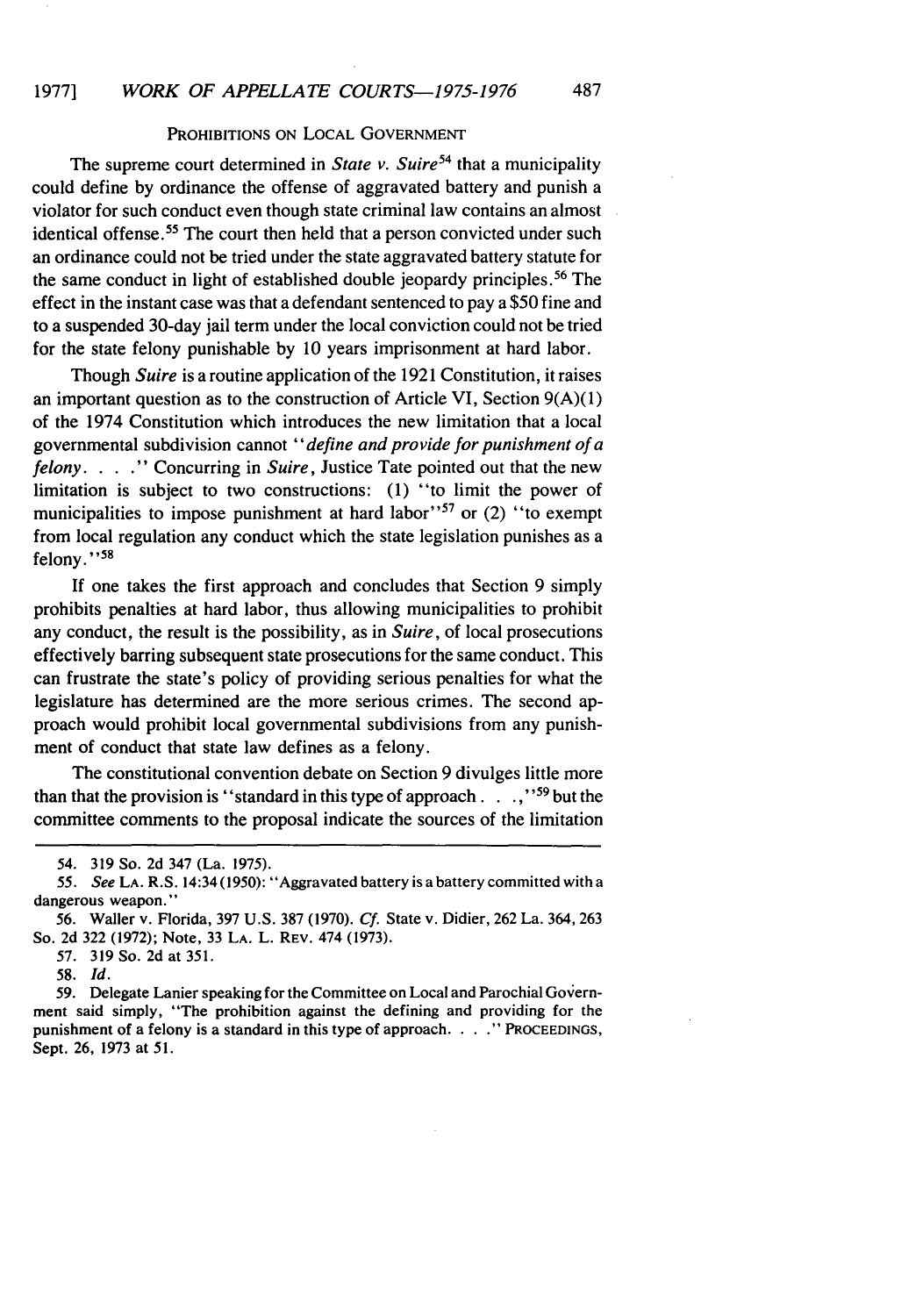are the Model State Constitution and the Illinois Constitution.<sup>60</sup>

The exact language is found in the model constitution, and can be traced to Jefferson B. Fordham's 1953 draft of model provisions. Fordham's comment to the provision was, "[a] city should have the power to define and provide for the punishment of offenses within its governmental purview. It has been considered desirable to make it clear that this power stops short of serious offenses which fall in the felony category."<sup>61</sup> The reference to serious offenses, as opposed to serious punishments, focuses on the conduct or offense involved, rather than on the penalty, lending some weight to the view that the provision is directed to preventing cities from legislating at all against serious conduct which the state defines as felonious. If a city's "governmental purview" "stops short," it would seem that the city has no power to punish conduct even with a minor penalty when the state punishes with a serious penalty.

Identical language also appears in Article VII, Section 6(d) of the Illinois Constitution, which provides that a home rule unit cannot "define and provide for the punishment of a felony." The Illinois constitution goes further, and contains in Section 6(e) a prohibition the Louisiana constitution does not contain, a provision that a home rule unit cannot "punish by imprisonment for more than six months" absent a law empowering such action. Section 6(e) focuses on the type of punishment involved while Section 6(d) emphasizes the type of offense. It would seem that since Louisiana adopts Section 6(d) and not 6(e) that the choice was made to focus on the type of conduct rather than the type of penalty involved.

Both the source provisions would then indicate that the Louisiana provision should be construed to prohibit municipalities from penalizing conduct which the state defines as a felony. This is consistent with the word choice of the constitution. If the purpose were simply to prevent local governments from providing penalties of imprisonment at hard labor, one would have expected reference to punishment or a type of punishment. But the constitution does more than refer to punishment alone; it also refers to *defining a felony.* Since most municipal crimes are minor ones which are not state felonies, the ultimate impact on local government of the provision will be small.

The best argument to be made for the power of local government in this regard would be that the constitution must be construed in favor of local

<sup>60.</sup> **JOURNAL,** July 6, 1973 at 23 where it is stated: "For a similar provision, see the Illinois Constitution art. VII, § 6(d) and Model State Constitutions (sic), Sixth Edition (Revised), art. VIII, § 8.02 (1968)."

**<sup>61.</sup>** J. FORDHAM, **LOCAL GOVERNMENT** LAW 82 (1975).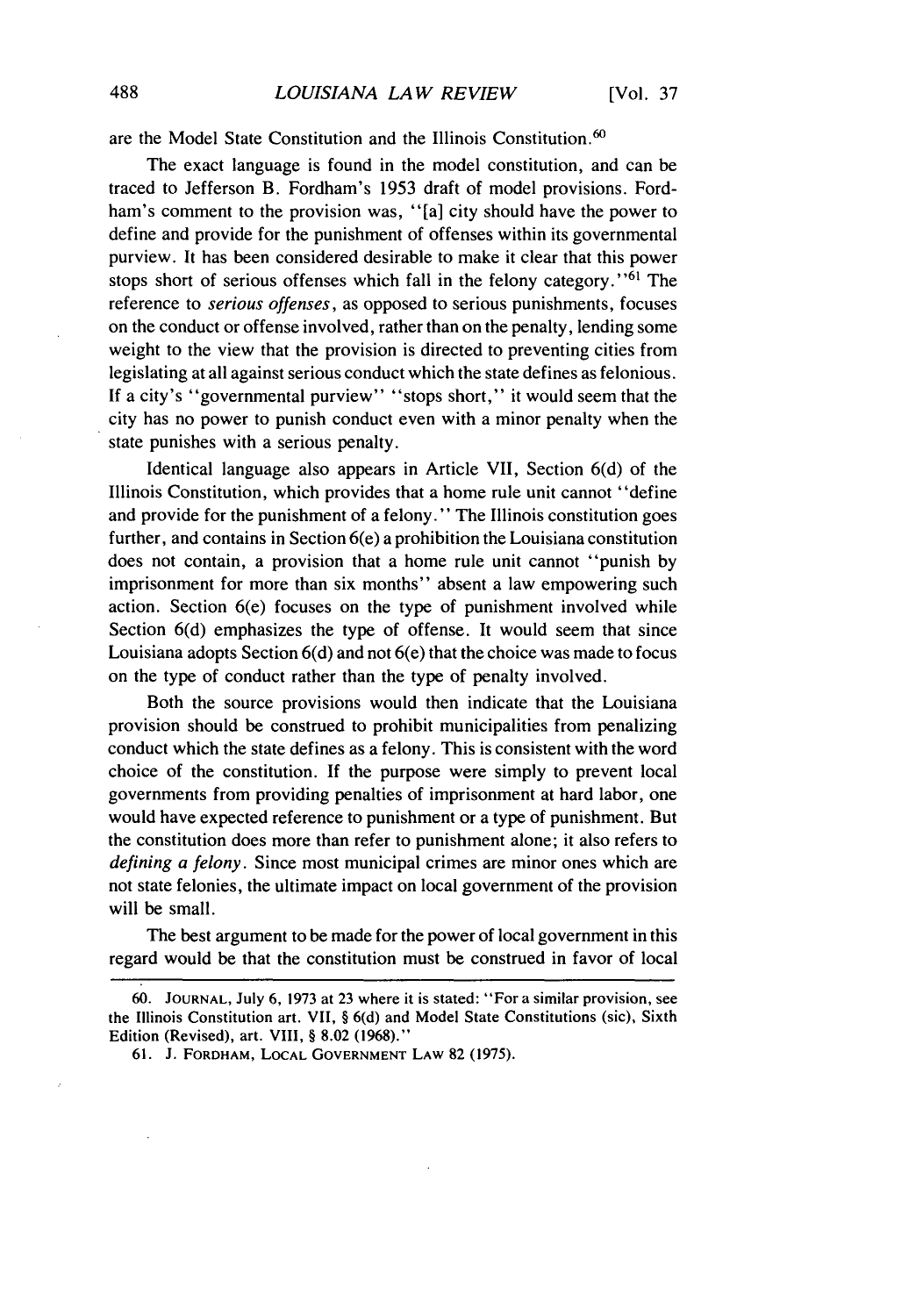governmental powers. However, this approach conflicts with the convention's action defeating a proposal providing for such a liberal construction. <sup>62</sup>

Justice Tate in his concurrence in *Suire* suggested a legislative solution to the problem:

For instance, the legislature might either deny local governments the power to enact police regulations punishing conduct which the state punishes as a felony; or else it might confirm the concurrent police power of the state and local government in such instances **.... 63**

The first legislative solution mentioned by Justice Tate would present no constitutional problems, for Article VI, Section 7 provides that local units may exercise any power "not denied by its charter or by general law....<sup>"</sup> Legislation prohibiting municipalities from penalizing conduct which the state defines as a felony would be a general law denying that power to local governments. However, the second suggested solution would be unconstitutional if Section 9 were properly construed to prohibit municipalities from penalizing conduct that the state defines as a felony.

Perhaps the ultimate question must rest on the possibility of serious abuse of local prosecutions in light of the double jeopardy principles that prevent state trial for conduct which a local government unit has already punished. On the other hand, if municipalities are prohibited from penalizing conduct the state defines as a felony, this would be no great limitation on the action of municipalities and would not infringe greatly on local government prerogatives as they are currently exercised.

# PARDON; VOTING RIGHTS: RESTORATION OF RIGHTS

The 1921 Constitution made a direct grant of the pardoning power to the governor,<sup>64</sup> including the power to commute sentences,<sup>65</sup> which was construed as a prohibition against the legislature limiting the chief executive's power to pardon.<sup>66</sup> Accordingly, statutes establishing mandatory criminal penalties without commutation of sentence were held to be unconstitutional.<sup>67</sup> However, since suspension of sentence, parole and

- 65. *See* State v. Rose, 29 La. Ann. 755 (1877).
- 66. State v. Lee, 171 La. 744, 132 So. 219 (1931).

67. State v. Ramsey, 292 So. 2d 708 (La. 1974); State v. Varice, 292 So. 2d 703 (La. 1974).

<sup>62.</sup> **JOURNAL,** Sept. 25, 1973 at 4. The convention deleted from the committee proposal a section which provided, "Powers and functions of local governmental subdivisions shall be construed liberally in favor of such local governmental subdivisions."

<sup>63. 319</sup> So. 2d 347, 351 (La. 1975).

<sup>64.</sup> La. Const. art. V, § **10** (1921).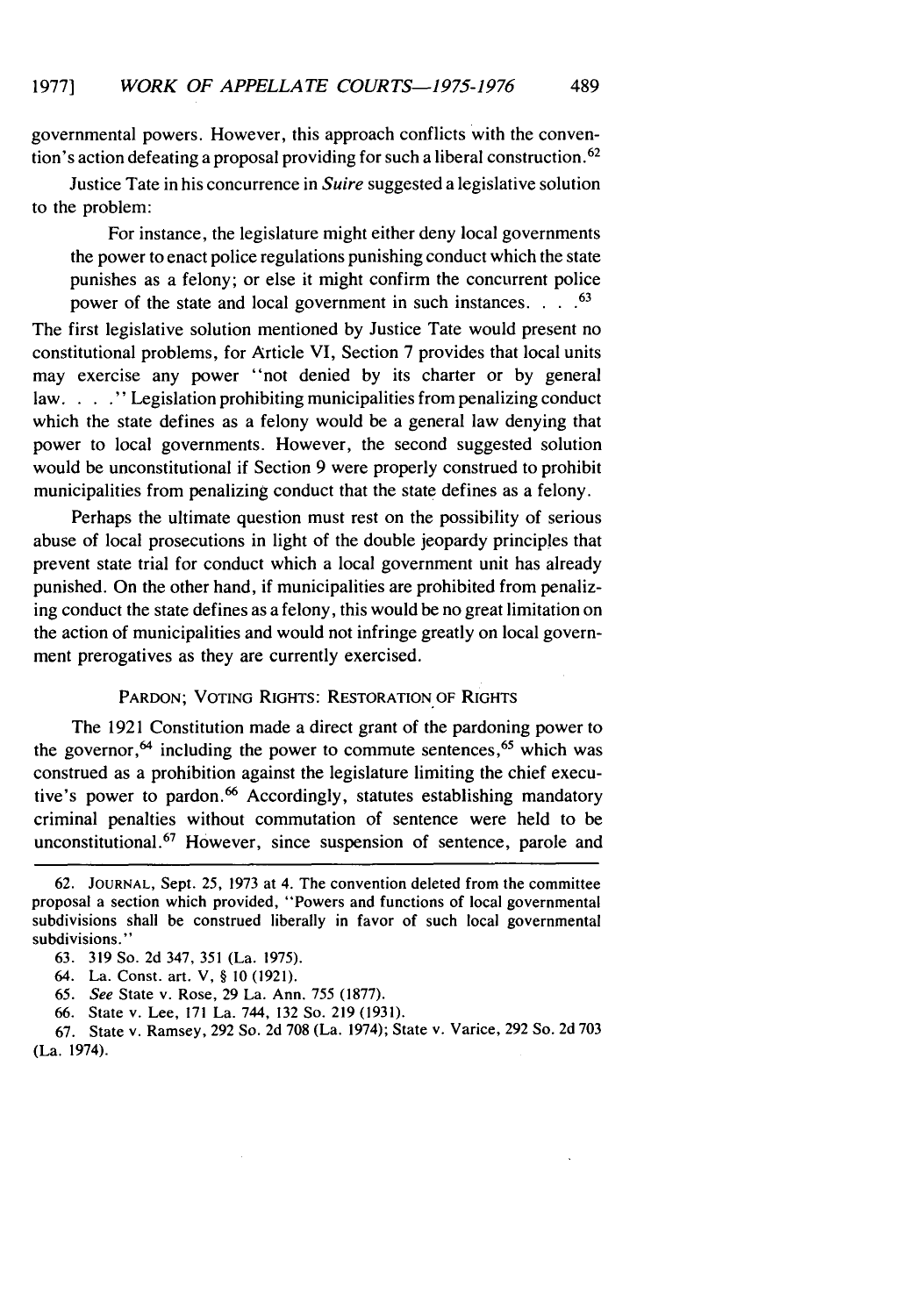probation are creatures of statute rather than constitution, mandatory sentences withholding those benefits were permissible.

The 1974 Constitution, Article IV, Section 5 continues the direct grant of the pardoning power to the governor:

The governor may grant reprieves to persons convicted of offenses against the state and, upon recommendation of the Board of Pardons, may commute sentences, pardon those convicted of offenses against the state, and remit fines and forfeitures for such offenses.

The Article does not otherwise limit his exercise of that power. In fact, the convention defeated two amendments that sought to subject the governor's power to limitations by law.<sup>68</sup> Thus, under the new constitution, the legislature cannot infringe on this direct grant of power and cannot provide for sentences without commutation or pardon. *State v. Smith69* and *State v. Chase70* take this view and continue the jurisprudence developed under the prior constitution.

An innovation of the 1974 constitution is the broadening of the right of convicted felons to vote. Article I, Section 10 establishes the right of every 18-year old citizen to vote, "except that this right may be suspended while a person **is. .** .under an order of imprisonment for conviction of a felony. **"** Fox v. Municipal Democratic Executive Committee<sup>71</sup> applied the section in an action contesting the candidacy for mayor of Monroe of a man who had been convicted of attempted public contract fraud and sentenced to pay a fine and to serve ten months in the parish jail, the jail sentence being suspended and the defendant being placed on probation for one year. Fulfillment of the requirement that the candidate be a "qualified elector" hinged on the candidate's right to vote under Section 10. The court of appeal decided the candidate was eligible to vote and thus was qualified to be a candidate. The opinion reaches the correct result, but not by the strongest rationale.

The court emphasized the language, the right to vote *may* be suspended, determining that the phrase is *"permissive* and not *self-operative,* meaning that it must be implemented before it can operate to deprive one of his right to vote....<sup>772</sup> The legislature had not taken advantage of the grant of power to suspend the right since it had enacted no law to so provide since the adoption of the 1974 constitution. The court decided that the laws

<sup>68.</sup> PROCEEDINGS, Aug. 3, 1973 at 106-23; *id.,* Aug. 4, 1973 at 8-19.

<sup>69. 327</sup> So. 2d 355 (La. 1976).

<sup>70. 329</sup> So. 2d 434 (La. 1976).

<sup>71. 328</sup> So. 2d 171 (La. App. 2d Cir. 1976).

<sup>72.</sup> *Id.* at 174.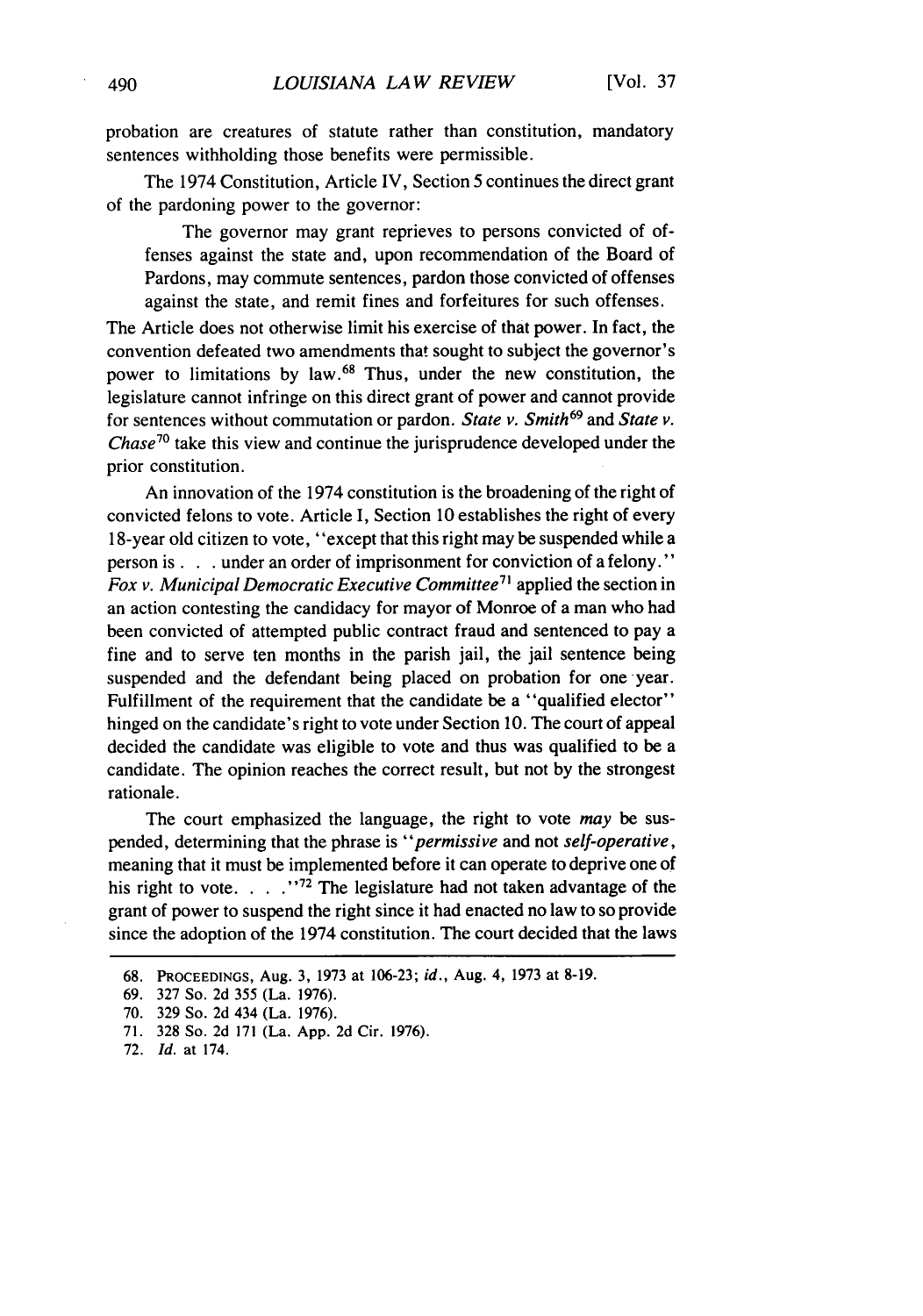existing before the adoption of the new constitution which had totally disfranchised convicted felons<sup>73</sup> were invalidated by the 1974 constitution because of conflict with Article I, Section 10, 74 and thus, no law existed to suspend the right to vote while one is under an order of imprisonment. The court should have recognized that the prior statutes were invalidated only to the extent that they conflicted with the new constitution, and that to the extent they did not, they would remain effective. Those statutes could be applied in instances in which no conflict with Section 10 exists, i.e., in those instances in which Section 10 does grant the power to suspend the right to vote **. 75**

Even so, the decision reaches the correct result, for under Section 10, the legislative grant allows suspension of the right only during the time a person is "under an order of imprisonment for conviction of a felony." The defendant in *Fox* was not under an order of imprisonment, as required under Section 10,<sup>76</sup> for his sentence of imprisonment in the parish jail was suspended.

Though the 1976 legislature has acted to provide for suspension of the right to vote while a person "is under an order of imprisonment for conviction of a felony,  $\cdot$ <sup>77</sup> the result in the instant case would remain the same, for the defendant was not imprisoned and would thus still have the right to vote.

In Article IV, Section 5(E), the constitution itself grants an automatic pardon upon completion of sentence to "a first offender never previously

74. La. Const. art. XIV, § **18** provides that prior laws not in conflict with the 1974 constitution "shall remain in effect," but that "[liaws which are in conflict with this constitution shall cease upon its effective date.'

75. 1974-75 **LA. Op.** ATr'y **GEN.** 147, 149 (May 2, 1975).

76. Declaration *of Rights, supra* note 46, at 34. Attorney General opinion 75-131, note 75, *supra,* is to the same effect in determining that persons on probation or under a suspended sentence cannot be deprived of the right to vote. The opinion is on questionable grounds, however, when it determines that persons on parole can be deprived of the right. This aspect of the opinion reversed and recalled an earlier opinion to the contrary. The error of the opinion is its reliance on a non-related section, Article I, Section 20, which refers to rights of citizenship being restored upon termination of "supervision following conviction for any offense," and in its determination that a person on parole is under an order of imprisonment. The opinion argues that a person on parole is in the "legal custody" of the institution from which paroled and thus "under an order of imprisonment." If a person is released from prison, he is under no order of imprisonment; he is under an order of release. The fiction of "legal custody" is not in any sense imprisonment.

77. La. Acts 1976, No. 697, *adopting* LA. R.S. 18:102 (Supp. 1976).

<sup>73.</sup> **LA.** R.S. 18:42, 111 (1950). Id. 18:270.210 (1950), *as amended by* La. Acts 1970, No. 517, § **1.**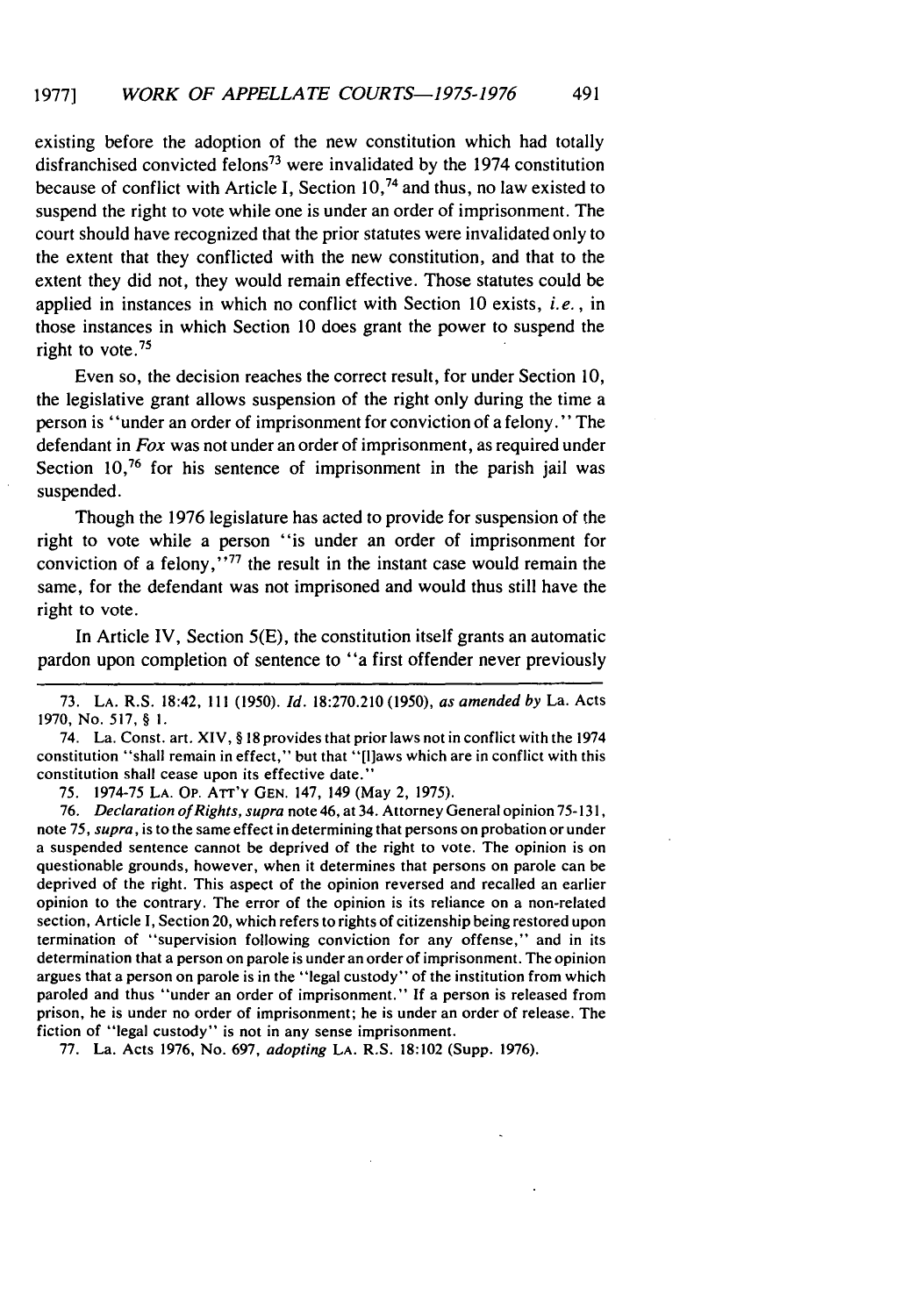convicted of a felony" without the necessity of action by the Board of Pardons or by the governor. The effect of such an automatic pardon should be the same as that of a regular pardon by the governor. The constitution makes no distinction between the effects of the two; the debate discloses no difference in effect was contemplated; $78$  the two are handled in the same subsection; and the automatic pardon is a continuation and extension of a 1968 constitutional amendment that recognized that a first offender would be "eligible for pardon automatically upon completion of his sentence without the aforementioned recommendation in writing"<sup>79</sup> without distinguishing the effect of such a pardon from a regular pardon.

The effect of a pardon, under prior jurisprudence, is to erase all consequences of a conviction; "it releases the punishment and blots out of existence the guilt, so that in the eye of the law the offender is as innocent as if he had never committed the offense. . **.** .If granted after conviction, it removes the penalties and disabilities, and restores to him all his civil rights; **. . .""It** would follow that a person granted a pardon, automatic or otherwise, would not be disqualified from obtaining a liquor license because of conviciion for an offense that was pardoned.<sup>81</sup>

But it was recognized in *Williams v. Louisiana Board of Alcoholic Beverages82* that the automatic pardon provision was inapplicable as to persons whose sentences were completed prior to the effective date of the

80. State v. Lee, 171 La. 744, 132 So. 219, 220 (1931), *quoting from Ex Parte* Garland, 71 U.S. (4 Wall.) 333,380 (1866); Collins v. Lewis, I **I I** La. 693, 35 So. 816, 817 (1904). *See* Miller, *The Declaration of Rights:Criminal Provisions,* 21 Loy. L. REV. 43, 49 (1975).

The state's position with respect to the broad effect of a pardon is the minority view and would seem subject to re-examination. The constitution itself does not provide the effect of any pardon, and the existing rule of the case law does not seem to be constitutionally impelled. *See* Miller, *supra* ; see also the extensive discussion in Note, 23 VAND. L. REV. 939, 1143-54 (1970).

81. *See* 1974-75 LA. **Op.** ATrr'y GEN. 166 (April 4, 1975); 1952-54 LA. **Op. ATr'Y** GEN. 105 (December 17, 1952).

82. 317 So. 2d 247 (La. App. 3d Cir. 1975).

<sup>78.</sup> PROCEEDINGS, Aug. 3, 1973 at 92-123; *id.,* Aug. 4, 1973 at 2-43.

<sup>79.</sup> La. Const. art. V, § 10 (1921) (as amended by Act 662 of 1968). Before the amendment, Section 10 simply provided a pardon procedure without distinguishing between first or multiple offenders by which the governor could not pardon without recommendation by the lieutenant governor, attorney general and presiding judge of the court in which the conviction was returned, or at least the recommendation of two of the officials. The **1968** amendment allowed the governor to pardon first offenders without recommendation of these officials. The 1974 constitution continues the process and grants the pardon without the necessity of gubernatorial action.